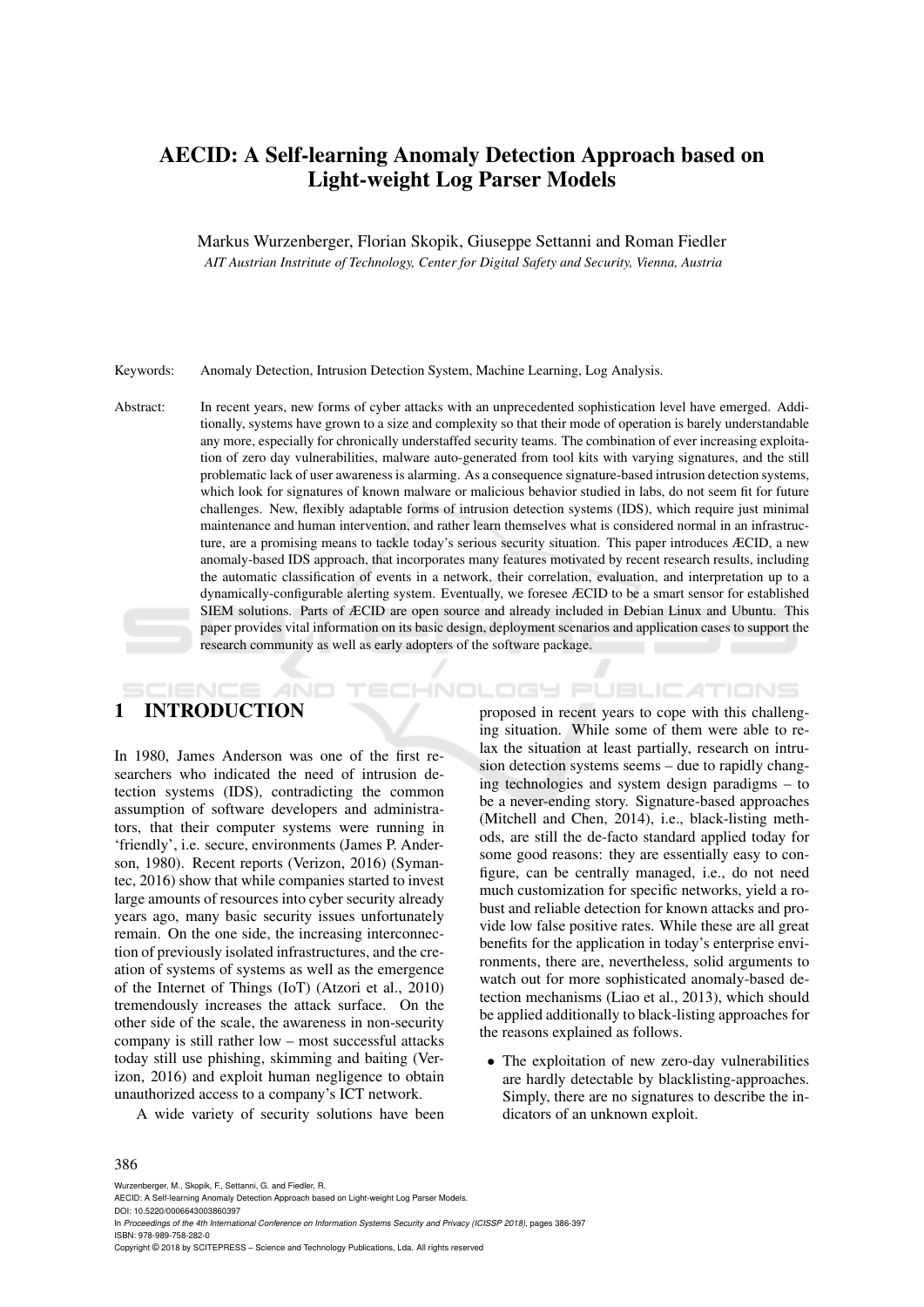- Attackers can easily circumvent the detection of Malware, once indicators are widely distributed. Simply re-compiling a Malware with small modifications will change hash sums, names, IP addresses of command and control servers and the like – in the worst case, rendering all these data which is used to describe indicators useless.
- Eventually, many sophisticated attacks use social engineering as an initial intrusion vector. Here no technical vulnerabilities are exploited, hence, no indicators on a blacklist can appropriately describe malicious behavior.

Especially the latter requires smart anomaly detection approaches to reliably discover deviations from a desired system's behavior as a consequence of an unusual utilization through an illegitimate user. This is the usual case when an adversary manages to steal user credentials and is using these actually legitimate credentials to illegitimately access a system. However, an attacker will eventually utilize the system differently from the legitimate user, to reach his target, for instance running scans, searching shared directories and trying to extend his influence to surrounding systems at either unusual speed, at unusual times, taking unusual routes in the network, issuing actions with unusual frequency, causing unusual data transfers at unusual bandwidth. This causes a series of events within an infrastructure which are picked up by anomaly-based approaches and used to trigger off alerts.

Certainly, even black-listing approaches can cover some of these cases. For instance, log-in attempts outside business hours is a standard case, which every well-configured IDS can detect. The point here is, that with just using black-listing the security personnel must think of a wide variety of potential attack cases ahead and how they manifest in the network, i.e., which kind of events they would trigger. This is not only a cumbersome never-ending task, but also extremely error-prone. Eventually, there will always be ways to exploit a system of which the designers and operators did not think in advance. In contrast to that, the application of white-listing approaches seems intriguing here: one needs to describe the 'normal and desired system behavior' (this means to 'white list' what is known good) and everything that differs from this description is potentially classified as hostile.

The effort is comparatively lower, which demonstrates impressively the advantage of an anomalybased approach. However, while this seems quite attractive, the advantages come with a price. Often, high false positive rates, complex behavior models, potentially error-prone learning phases and the like are just some of the drawbacks to consider. Deploying, configuring and effectively operating an anomaly detection system is a highly non-trivial task.

Substantial effort has been invested to apply anomaly detection on network traffic in real-time (Liao et al., 2013). With these methods, irregularities of data flows can be effectively spotted by investigating network packets and their meta data, such as flows between previously decoupled systems or changes in the interaction patterns and behavior. However, many argue that in the future a reliable detection of anomalies will only be feasible on the host. The wide adoption of numerous tunneling technologies, end-to-end encryption, virtualization/containerization, and software defined networks makes it hard – if not impossible – to track the real system behavior by inspecting network traffic only. More sophisticated, but also more complex is the detection of anomalies based on actual system events. These system events are often captured in system log files and are just waiting to be harnessed by more modern anomaly detection techniques.

In this paper, we have a close look on the applicability of anomaly detection approaches in IDS which specifically exploit semantically rich log data. In particular the contribution of this paper is threefold:

- we discuss the design principles of a modern scalable anomaly detection system to be applied in large-scale distributed systems;
- we outline the ÆCID approach, which is an actual implementation based on the aforementioned design principles;
- we demonstrate the successful application of the ÆCID approach specifically in non-enterprise IT environments, such as Industry 4.0 and cyberphysical systems.

The remainder of the paper is organized as follows. Section 2 outlines important background and related work. Section 3 discusses important concepts for modern anomaly detection approaches applied in IDS systems, specifically, the distribution of the parsing and un-supervised classification process over numerous nodes and continuous synchronization among them. In Section 4 the implementation of the most important features of the ÆCID system is described, followed by its mode of operation in Section 5. Then, Section 6 highlights typical application cases of ÆCID and demonstrates where such a system is superior over a standard signature-based solution. Finally, Section 7 concludes the paper.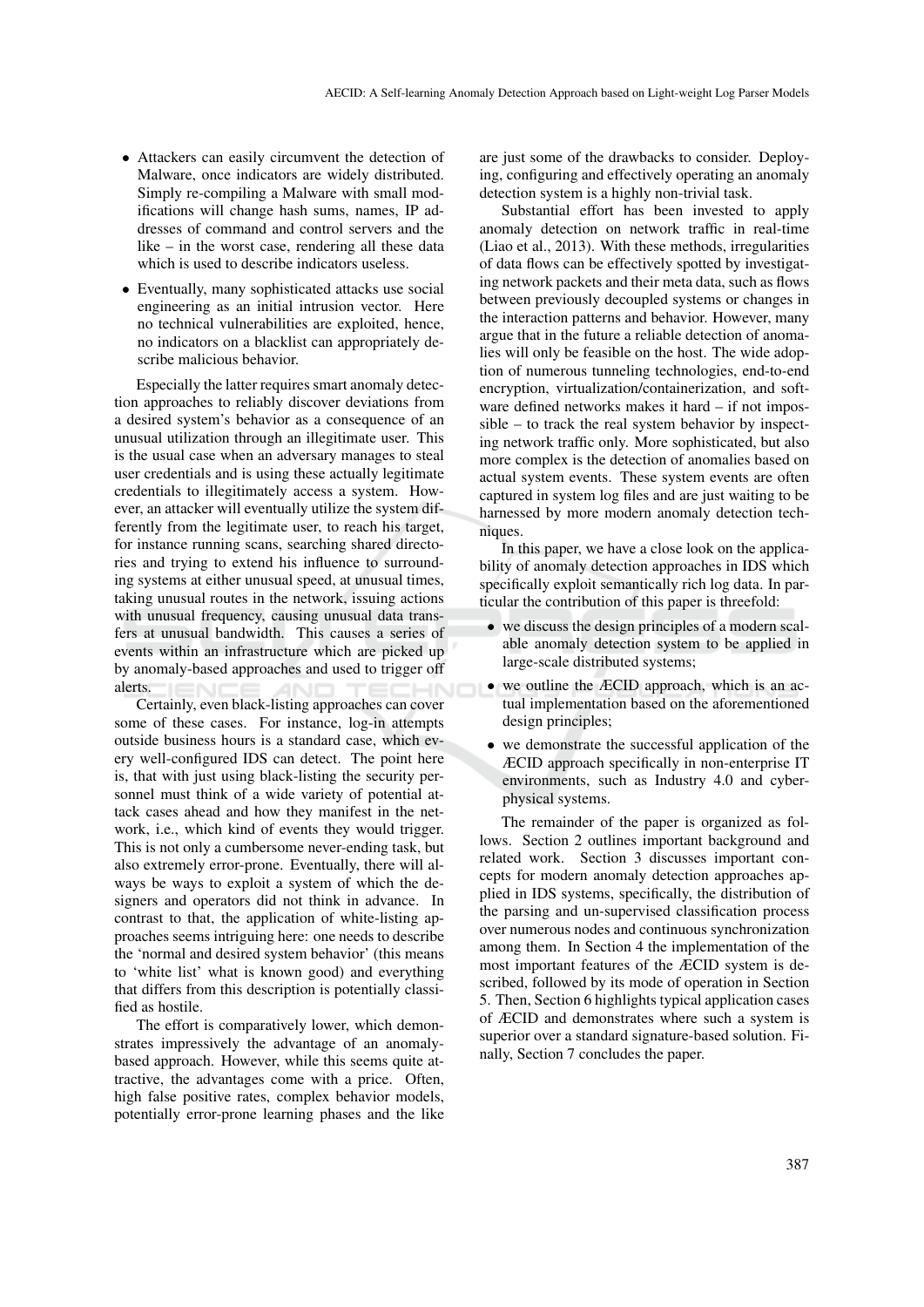## 2 BACKGROUND AND RELATED **WORK**

Like other security tools, IDS aim to achieve a higher level of security in ICT networks. Their primary goal is to timely and rapidly detect invaders, so that it is possible to react quickly and reduce the caused damage. In opposite to Intrusion Prevention Systems (IPS) that are able to actively defend a network against an attack, IDS are passive security mechanisms, which allow to detect attacks without enabling any countermeasure automatically (Whitman and Mattord, 2012), but informing administrators of the discovered intrusion through notification procedures.

(Sabahi and Movaghar, 2008; Liao et al., 2013; García-Teodoro et al., 2009) survey various methods applicable for intrusion detection. IDS can roughly be categorized as host-based IDS (HIDS), networkbased IDS (NIDS) and hybrid or cross-layer IDS (Vacca, 2013). Similarly to simple security solutions such as anti-viruses, HIDS are installed on every system (host) of the network that needs to be monitored. While HIDS deliver specific high-level information about an attack and allow comprehensive monitoring of a single host, they can be potentially disabled by, for example, a Denial of Service (DoS) attack, because if a system is once compromised also the HIDS is. NIDS monitor and analyze the network traffic crossing the network internal to an organization. For monitoring a network with an NIDS, one single sensor-node can be sufficient and the functionality of this sensor is not effected if one system of the network is compromised. A major drawback of NIDS is that if the network is overloaded, a complete monitoring cannot be guaranteed, because some network packets may be dropped to avoid congestion. Cross-layer and hybrid IDS merge different methods. Hybrid IDS usually provide a management framework that combines HIDS and NIDS to reduce their drawbacks and benefit from their advantages. Cross-layer IDS aim to maximize the available information while minimizing the false alarm rate. To achieve this, various data sources, such as log data and network traffic data, are used for intrusion detection.

There exist generally three detection methods applied in IDS: signature-based detection (SD), stateful protocol analysis (SPA), and anomaly-based detection (AD) (Liao et al., 2013). SD and SPA can only detect previously known attack patterns using signatures and rules that describe malicious events and thus are also called black-listing approaches (Whitman and Mattord, 2012) (Scarfone and Mell, 2007). AD approaches are more flexible and able to detect novel

and previously unknown attacks. They establish a baseline of normal system behavior and therefore are also called white-listing approaches (García-Teodoro et al., 2009).

The rapidly changing cyber threat landscape demand for flexible and self-adaptive IDS approaches. One solution are self-learning AD based approaches that automatically learn and continuously adapt the normal system behavior; this serves as ground truth to detect anomalies that expose attacks and especially invaders. Generally, there are three ways to realize self-learning AD (Goldstein and Uchida, 2016): *supervised*, *semi-supervised*, and *unsupervised*. Unsupervised methods do not require any labeled data and are able to learn distinguishing normal from malicious system behavior during the training phase. Semisupervised methods are applied when the training set only contains anomaly-free data; they are also known as 'one-class' classification. Supervised methods require a fully labeled training set containing both normal and malicious data. These three methods do not necessitate active human intervention during the learning process. While unsupervised self-learning is entirely independent from human influence, for the other two methods the user has to ensure that the training data is anomaly free and correctly labeled. Consequently, the previously described methods can be categorized as unsupported self-learning approaches.

# 3 MOTIVATION AND CHALLENGES

This section discusses the motivation behind the introduction of the novel anomaly detection approach presented in this paper, and summarizes the challenges this approach aims to address. This work builds on our prior research on the topic, published in ((Friedberg et al., 2015)), and enhances the approach therein presented by extending its features and improving its flexibility.

Existing anomaly detection approaches that analyze computer log data are mostly designed for forensic analysis. However, these techniques can complement on-line Intrusion Detection System (IDS) and timely detect sophisticated attacks, such as advanced persistent threats (APT), and eventually mitigate their impact (Friedberg et al., 2015). Furthermore, contrarily to available state-of-the-art IDS, which mostly process network traffic data, a paradigm shift towards textual log data should be considered. In fact, the current trend shows an increasing adoption of end-to-end encryption in network communications, to secure critical information in transit. Hence, only clear text meta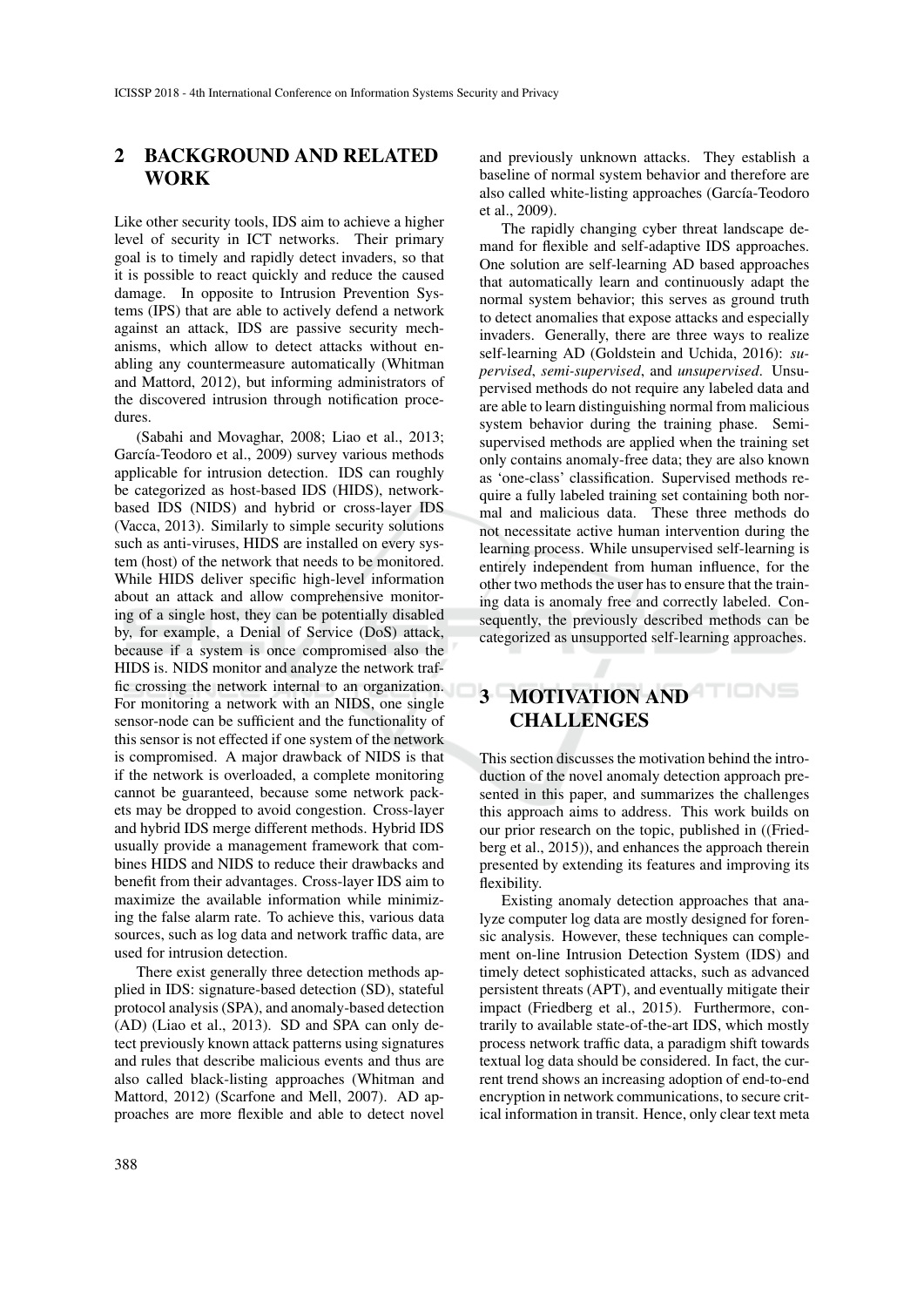information is available for the investigation, if only network traffic is inspected. Thus, alternative data sources need to be leveraged to effectively perform anomaly detection. To the best of our knowledge, no online IDS is available, which processes log data to perform anomaly detection.

Anomaly-based IDS normally implement whitelisting mechanisms; they are also called *behavior based approaches* because they compare computer network's or system's activities against a model that characterizes the normal behavior. This reference is considered to be "anomaly-free" and is also known as *ground-truth*. Today's rapidly changing cyber threat landscape accounts for flexible and self-adaptive IDS approaches. Thus, to build a system behavior model semi-supervised self-learning methods can be applied, whose main strength is the capability to detect unknown attacks without requiring attack signatures.

Leveraging self-learning and white-listing methods it is possible to implement anomaly detection systems that are independent from semantical interpretation of the processed log data, and from the syntax of the data. Since the system behavior model can be built automatically, the only requirement is that the syntax of the log lines does not change over time, as this would be considered as a deviation from the normal system behavior and therefore marked as anomaly. This is feasible because log data, contrarily to free text, follows a predefined structure. Normally, a log message comprises static chunks, i.e., constant strings that occur often in the log sequence (e.g., prepositions, commands, protocol names), and variable chunks occurring less frequently (e.g., IP addresses, host names, TCP port numbers). Moreover, the order in which different parts occur in a log line is deterministic and does not vary.

Another benefit of self-learning and white-listing approaches utilized for anomaly detection is their intrinsic flexibility. They can be applied to process logs produced by legacy systems and by appliance with small market shares (like those largely employed in cyber physical systems (CPS)). Such systems often lack of vendor support and suffer from poor documentation. Usually neither security solution providers supply signatures for monitoring these systems, nor vendors make patches available to keep the systems up-to-date. Furthermore, modern networks, such as the Internet of Things (IoT), comprise many devices that are often not powerful enough to allocate the large amounts of resources required to run anomaly detection tools. Thus, light-weight anomaly detection mechanisms that can operate consuming a minimal amount of memory and CPU are necessary. One way to meet this requirement is to foresee a decentral-

ized architecture. Different light-weight processing instances can be distributed across the infrastructure, while a central control instance, running on a powerful machine, executes resource intensive operations (such as machine-learning functions) and allows an administrator to control the distributed light-weighted instances.

### 3.1 Detectable Anomalies

In order for an anomaly detection method to be considered effective, different types of anomalies have to be recognizable by using it, with a certain level of confidence. In the following we list the main categories of anomalies a modern anomaly detection tool should be capable to reveal.

The simplest type of anomaly is represented by *anomalous single events*. On the one hand, these can be so-called *outliers* representing rarely occurring events, which appear so seldom that are not part of the normal system behavior model. On the other hand, these anomalies can be violations of prohibited parameter values; for example, a client access executed through a user agent normally not utilized in a network, therefore not white-listed. In case of blacklisting approaches, user agents that are not allowed need to be added (one-by-one) to the blacklist, and hence imply a high risk of incompleteness.

*Anomalous event parameters* are point anomalies such as IP addresses, port numbers or software versions that are not white-listed and therefore are not part of the normal system behavior. This type of anomalies includes, for example, events that occur outside of business hours, or are triggered by accounts of employees who are on vacation.

*Anomalous single event frequencies* are events usually considered normal, which occur with an anomalous frequency. For example, in case of data theft, an anomalously high number of database accesses from a single client would be recorded in the log data, triggering an anomaly.

*Anomalous event sequences* are anomalies revealable by observing the dependency between related events. Such dependency can be formalized by defining correlation rules. A correlation rule describes a series of events that have to occur in an ordered sequence, within a given time-window, to be considered non anomalous. To detect more complex anomalous processes, which may involve different systems on a network, multiple log lines need to be examined. After a particular log line type (recording a conditioning event) is observed, another specific log line (recording the expected implied event) has to occur within a predefined time slot. Otherwise, an anomaly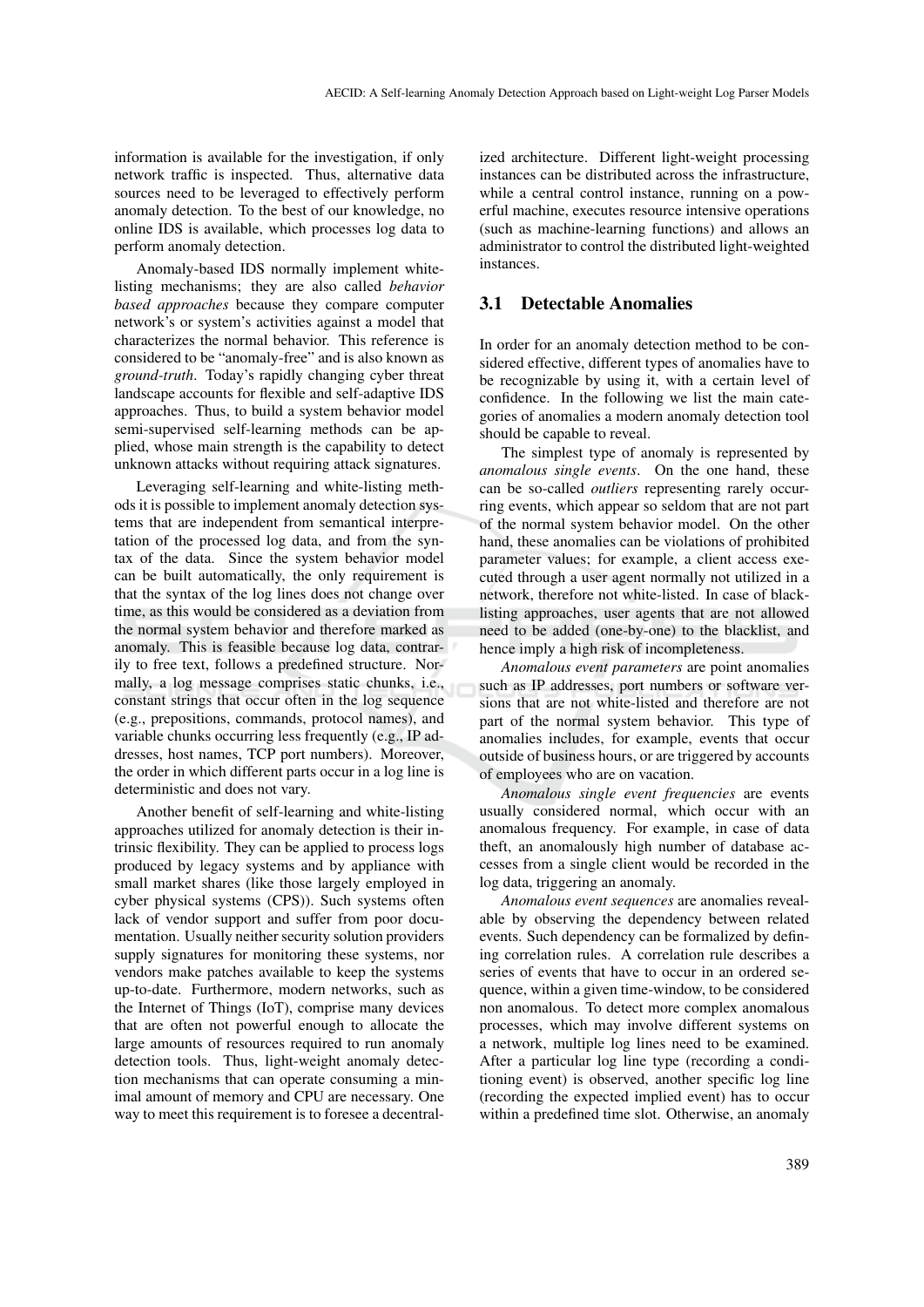is raised. Additionally, such correlation rules should be definable so that once a given (conditioning) event occurred, the algorithm checks if in a predefined time window previous to such event, another specific (implied) event has occurred. Correlation rules allow, for example, the detection of access chain violations, e.g., in course of an SQL-injection.

# 4 THE ÆCID APPROACH

This section introduces ÆCID, a novel anomaly detection approach we propose to address the challenges outlined in the previous section. We illustrate here the system architecture and we describe the two main components ÆCID consists of: the *AMiner* and *ÆCID Central*.

Figure 1 depicts the system architecture of ÆCID. ÆCID is designed to allow the deployment in highly distributed environments; in fact, due to its lightweight implementation, an AMiner instance can be installed, as vantage point, on any relevant node of the network; ÆCID Central is the component responsible of controlling and coordinating all the deployed AMiner instances.

The AMiner operates similarly to an HIDS sensor. It has to be installed on every host and network node that needs be monitored, or  $-$  if possible  $-$  on a centralized logging storage which collects the log data generated by the monitored nodes. Each AMiner instance interprets the log messages acquired from the node it is deployed on, following a specific model, called *parser model*, generated ad-hoc to represent the different events being logged on that particular node. A tailored rule set identifies the events that are considered legitimate on that system; an AMiner instance checks every parsed log line against this rule set and reports any mismatch. Furthermore, each AMiner instance comprises a report generator that produces a detailed record of parsed and unparsed lines, alerts and triggered alarms. The reports can be sent either via the AECID Central Interface to the AECID Central, or through additional interfaces (e.g., via e-mail) to system administrators. The parser model in combination with the rule set, characterize the normal system behavior, i.e., describe the type, structure, and content of log lines representing events allowed to occur on the monitored system. Every log message violating this behavioral model represents an anomaly.

While the AMiner performs lightweight operations such as parsing log messages and comparing them against a set of existing rules, ÆCID Central provides more advanced features, and therefore requires more computational resources than a single

AMiner instance. One of the main functions executed by ÆCID Central is to learn the normal system behavior of every monitored system, and consequently configure the AMiner instance, running on that system, to detect any logged abnormal activity. To do this, ÆCID Central analyzes the logs received from each AMiner instance, generates a tailored parser model (*Parser Model Generator* function) and a specific set of rules (*Rule Generator* function), and sends them to the AMiner instance, which adopts them to examine future log messages. ÆCID Central provides the different AMiner instances with self-learned parser models and rule sets, and adapts them, when the network infrastructure and/or the user behavior change. Hence, ÆCID Central needs to control and configure all the deployed AMiner instances; these operations are performed through the *AMiner Interface*. Moreover, a *Control Interface* allows a system administrator to communicate with ÆCID Central, adjust its settings, and setup the deployed AMiner instances. Additionally ÆCID Central leverages a *Correlation Engine* that allows to analyze and associate events observed by different AMiner instances, with the purpose of white-listing events generated by complex processes involving diverse network nodes. ÆCID Central also provides a Web-based GUI, to explore and review statistics as well as information on triggered alerts and alarms. If the log data collected within a network infrastructure includes records of communication events between network devices (e.g.,



Figure 1: ÆCID architecture.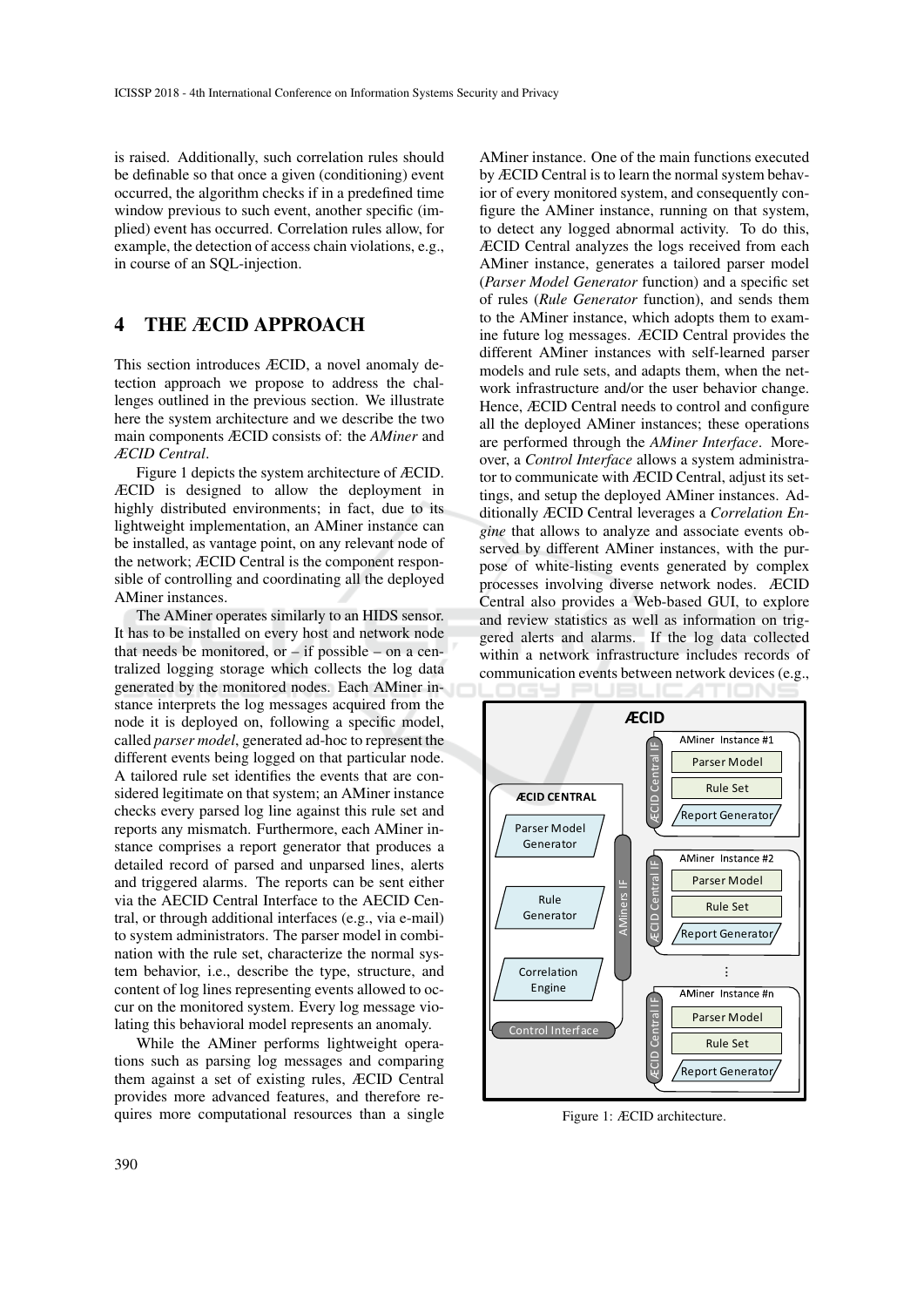

Figure 2: The graph describes the parser model for ntpd (Network Time Protocol) service logs. String under quotes are fixed elements or elements of a list. Oval entities symbolize model elements that allow variable values (an example of a parsed log-line is provided in Figure 3).

packets' headers observed via *tcpdump*), ÆCID can operate as NIDS, and therefore be utilized as hybrid IDS.

### 4.1 AMiner

The AMiner is the peripheral component of the ÆCID system, which executes lightweight operations on log data collected from the system it is deployed on. The current AMiner implementation – available open source<sup>1</sup> – is compatible with Python 2.6-2.7 and has been tested on CentoOS 6.7 and Ubuntu Xenial 16.04. In the lightest available configuration, AMiner requires only 32 MB of memory to perform simple log line filtering. If stricter memory requirements are in place, the AMiner can run on a separate (more powerful) machine, and listen to the log stream coming from the monitored device. This makes it possible to process logs produced by devices with low computational power, legacy systems, and devices whose hardware does not meet the AMiner's installation requirements.

The following sections illustrate in detail how the AMiner parses the captured log messages and how it identifies whether the logged event is to be considered legit or it indicates an anomaly.

#### 4.1.1 Parser Model

The AMiner interprets every incoming log message according to a specific parser model, which characterizes the events observed on the device or network component it monitors. The parser model represents a path entropy model that efficiently describes the white-listed, i.e. permitted, log lines. It describes the log model of the monitored system as a graph, specifically an ordered tree (see Figure 2). The goal of using

the parser model is to filter out as much redundant information as possible before a detailed analysis of the log line is performed. The parser model allows to efficiently extract all the information contained in a log line, while retaining only a minimum amount of data. Thus, every branch of the graph includes fixed segments, which represent constant strings always occurring in the same position of the log line, and variable segments, which represent strings that differ from line to line.

Log messages produced by different services have generally different syntaxes; for this reason, a parser model can only describe the set of possible log messages produced by one single service. This implies that an AMiner instance will adopt a distinct parser model for each different service running on the system that it monitors.

There exist several components, named ModelElements, a parser can consist of. The most frequently used are<sup>2</sup>:

- AnyByteDataModelElement: Match anything till the end of a log-atom.
- DateTimeModelElement: Simple datetime parsing using python datetime module.
- DecimalIntegerValueModelElement: Parsing integer values.
- FirstMatchModelElement: Branch the model taking the first branch matching the remaining log-atom data.
- FixedDataModelElement: Match a fixed (constant) string.
- IpAddressDataModelElement: Match an IPv4 address.

<sup>1</sup>https://git.launchpad.net/logdata-anomaly-miner/

<sup>&</sup>lt;sup>2</sup>A more exhaustive list of model elements can be found in the AMiner documentation at: https://git.launchpad.net/logdata-anomaly-miner/tree/ source/root/usr/share/doc/aminer/ParsingModel.txt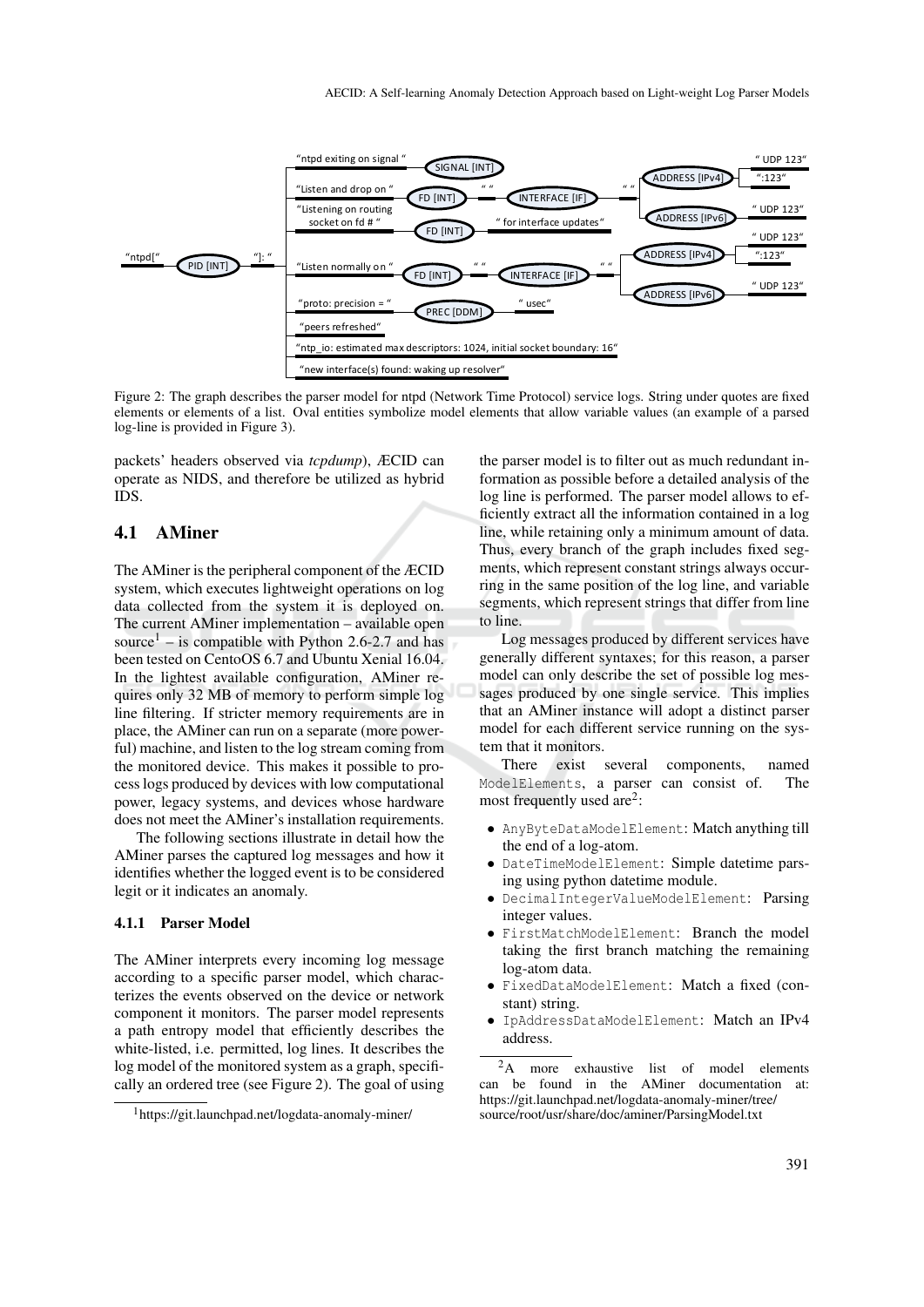Listing 1: Example log data of an ntpd service.





Figure 3: Example of log line parsing (cf. List 1 line number 3 and Figure 2).

- SequenceModelElement: Match all the subelements exactly in the given order.
- FixedWordlistDataModelElement: Match one of the fixed strings from a list.
- VariableByteDataModelElement: Match variable length data encoded within a given alphabet.

When the AMiner parses a log line, it usually applies a preamble model to parse the beginning of the line; for example, in case of a syslog message, the preamble corresponds to the timestamp and the host name. Afterwards, a FirstMatchModelElement decides which service the log line reports about, and applies the corresponding parsing model. For a better understanding of the parser, Figure 2 shows the graph of the parser model for the log lines of an ntpd service (see List 1). Figure 3 illustrates how the line number 3 in List 1 is parsed. The figure shows how the different elements of the log line are mapped to the nodes of the graph that represents the parser of the ntpd service. For example, at each fork of the graph a FirstMatchModelElement is applied to find the correct branch, before the next part of the line can be parsed. The oval entities mark variable segments of the log line; these have to follow specific rules, e.g., a PID parsed by the DecimalIntegerValueModelElement must consist only of digits between 0 and 9. Non-oval entities mark fixed segments of the parsed log line that must always occur for a log line to match the same branch of the parser model.

#### 4.1.2 Detecting Anomalies

There are two ways for the AMiner to reveal anomalies within the log messages: i) by observing deviations of the log lines from the parser model, ii) by identifying log lines which do not follow certain predefined rules.

Thanks to the acquired knowledge on the normal system behavior, formalized through the corresponding parser model, the most advantageous way to reveal anomalies is to detect significant deviations of the logged events from the normal system behavior model. Usually, an information system operates only in a contained number of system states. Those states, which occur while the system runs normally, i.e. when the system is not in maintenance or recovery mode, define the model for the normal system behavior. Given that log data records occurring system events, a log message that does not match any available path in the parser model graph is to be considered anomalous, because it represents an unexpected system event. Thus, the AMiner considers a log line non-anomalous only if it matches one entire path of the parser model graph. Hence, every deviation from the graph's paths indicates an anomalous event. The anomaly can be caused either by a technical failure, by maintenance activities, or by an unused system function that has been activated by an attack. The AMiner white-lists all paths described by the graph defined by the parser model, and raises an alert every time a log line cannot be fully parsed.

Another way to detect anomalies is by defining white-listing rules, which are formulated in order to allow only specific system events. The AMiner extracts all paths occurring in a log line and the associated parsed values as shown in List 2. Whitelisting rules can be defined by simply allowing only specific values for a certain log line element, or specific combination of different values. For example, in /model/services/ntpd/msg/ipv4/ip, it is pos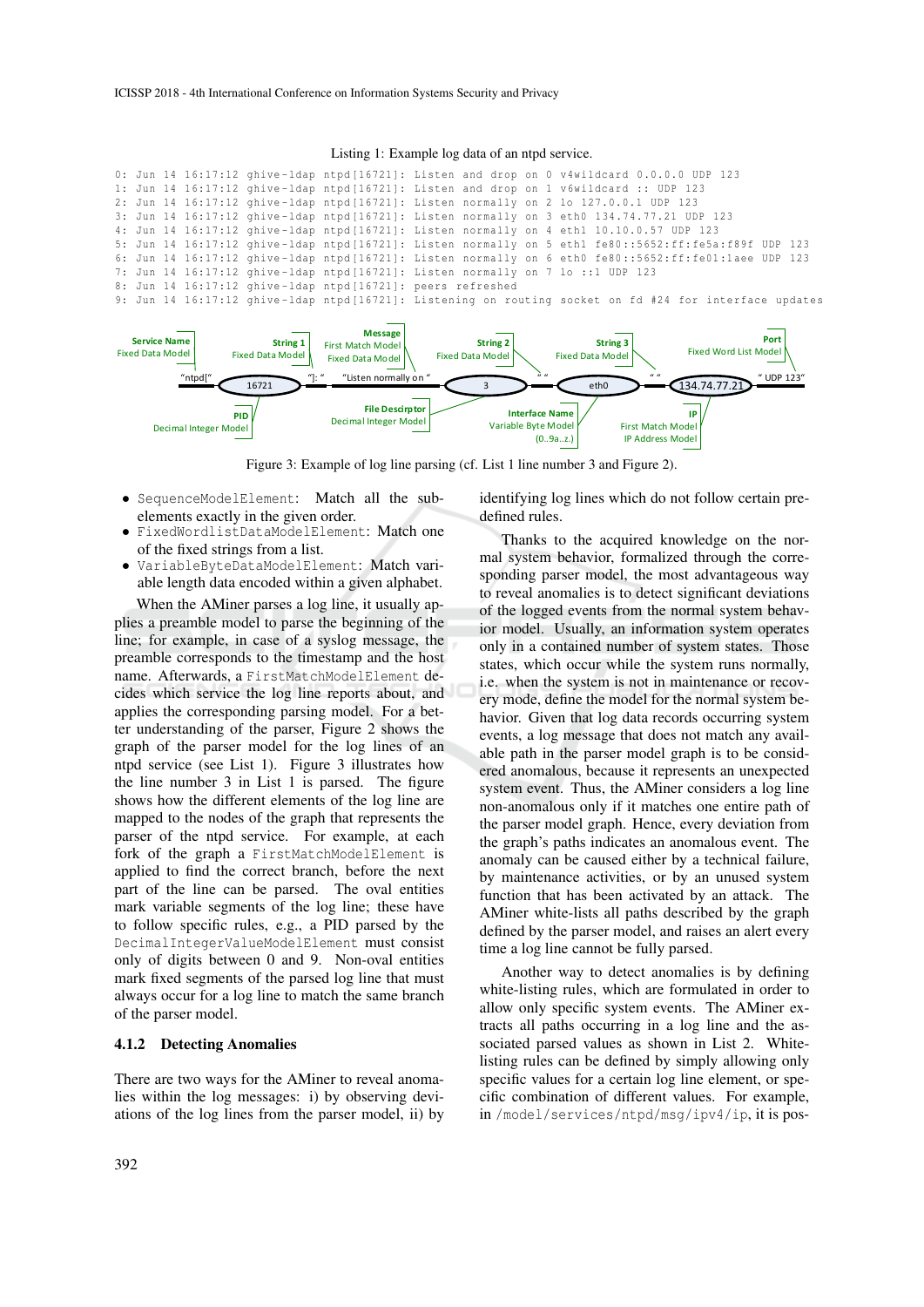Listing 2: Output of the parser shown in Figure 2 applied to log line 3 from List 1.

```
Jun 14 16:17:12 ghive - ldap ntpd [16721]: Listen
normally on 3 eth0 134.74.77.21 UDP 123
/ model / syslog / time : 'Jun 14 16:17:12 '
/ model / syslog / host : 'ghive - ldap '
/ model / services / ntpd / sname : ' ntpd ['
/ model / services / ntpd / pid : '16721 '
/model/services/ntpd/s1: ']: '
/ model / services / ntpd / msg / text : ' Listen normally
on '
/ model / services / ntpd / msg / descriptor : '3'
/ model / services / ntpd / msg / s2 : ' '
/ model / services / ntpd / msg / if : 'eth0 '
/ model / services / ntpd / msg / s3 : ' '
/ model / services / ntpd / msg / ipv4 / ip : '134.74.77.21 '
/ model / services / ntpd / msg / ipv4 / port /: ' UDP 123 '
```
sible to white-list only a certain list of IP addresses which are allowed to occur. If a non-white-listed IP address is detected, an alert or an alarm can be raised, and consequently an e-mail message can automatically be sent to system administrators to notify them of the anomaly. The same concept can be applied for a combination of values; for example to allow that specific user names only appear together with certain IP or MAC addresses. A rule can also be configured as a black-listing rule, to filter out known unwanted events, whose impact is considered dangerous. Finally, it is possible to formulate rules in a way to permit a range or a list of values.

Signature based IDS normally analyze log lines individually, however, malicious network behavior often manifests in an sequence of multiple log lines. Only by correlating such a sequence of events the anomaly can become apparent. For this reason, the AMiner can be configured to detect anomalies based on statistics. For example, a specific event which normally occurs 5 to 7 times per hour, will trigger an alert if it suddenly occurs 10 times in one hour. In this case, the AMiner will detect changes in the distribution of path occurrences. For example, assuming that the occurrence of a path follows a normal distribution over a predefined time interval, a fluctuation of the mean and of the standard deviation will indicate an anomaly. This demonstrates that the AMiner is able to detect not only anomalous single events, but also anomalous event frequencies.

Once an anomaly is detected, the AMiner can be configured to handle alerts and alarms. Reports can be sent via e-mail, periodically at a specified frequency, or every time a certain number of alerts is reached, or immediately as soon as an alarm is triggered to timely inform an administrator.

### 4.2 ÆCID Central

ÆCID Central is the intelligent component of ÆCID. It includes the parser generator, the rule generator, and a correlation engine, which allows to correlate events observed by different AMiner instances. The *AMiner Interface* enables the exchange of data between ÆCID Central and the different AMiner instances deployed in the network, while a *Control Interface* allows administrators to configure the whole system as well as to visualize analysis results.

#### 4.2.1 Control Interface

The control interface allows system administrators to communicate with ÆCID Central and, through the AMiner Interface, to orchestrate the different AMiner instances deployed in the network. This means that the administrator can change the settings of every AMiner instance, including the parser model they adopt, the set of rules that they check, as well as the data sources that they parse (i.e., their input data). Furthermore, ÆCID Central is equipped with a graphical interface visualizing analytical statistics (including for example the number of occurrences of a certain type of log line), along with information on detected anomalies and triggered alerts and alarms.

#### 4.2.2 Parser Model Generator

The parser model generation is one of the selflearning functions provided by ÆCID. Via the control interface the system administrator can activate the parser model generator separately for each AMiner instance controlled by ÆCID Central. This is done when a new AMiner instance is deployed, new hardware or software components are added to the network, or a high number of false alerts occur, caused by deviations from the current parser model.

When the parser model generator is activated the respective AMiner instance reports every unparsed line to ÆCID Central. The lines are then analyzed to derive a new parser model, or to adapt an existing one. First, the parser model generator collects a certain number of lines; afterwards, it applies either a wordbased clustering, similar to SLCT (Vaarandi, 2003), or a character-based clustering, similar to (Wurzenberger et al., 2017), to group the log lines and detect static and variable parts of the log lines. Based on the obtained alignments that describe the derived log line clusters, and considering the information about the log line segments occurring as variable parts, the graph describing the log line model can be built. Once the parser reaches a certain stability level, i.e. when the process is repeated for a new set of obtained log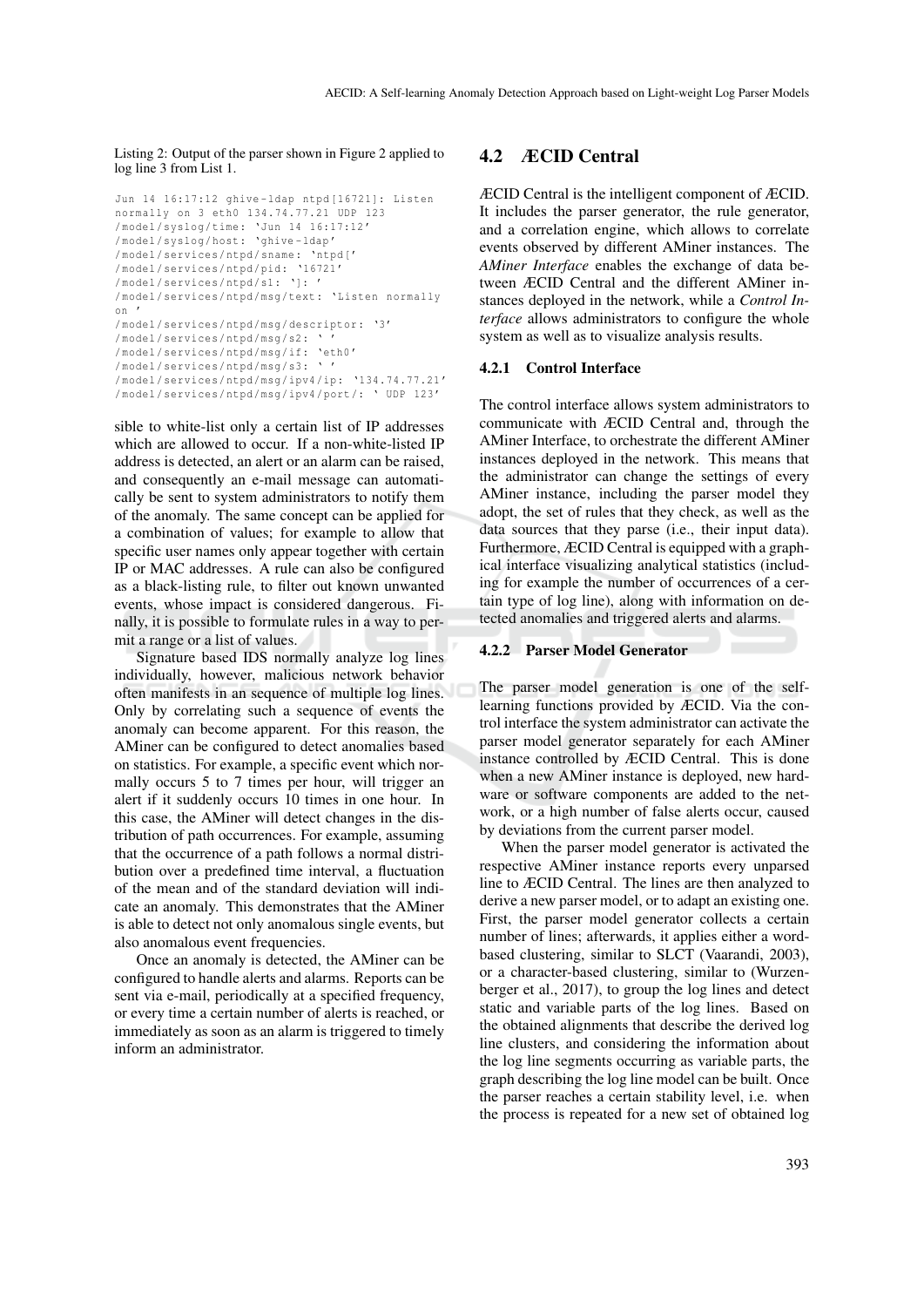

Figure 4: The figure shows the log-in process to an online shop: (1) the client tries to log into an online shop on a web server, (2) a connection through the firewall occurs, (3) the Web server checks credentials through a database query, (4) the database query returns some result, (5) a response through the firewall: access acceptance or denial, (6) client receives the response.

lines, and the parser does not need to be adapted anymore, ÆCID Central terminates the parser model generation process. Finally, the generated parser is forwarded to the respective AMiner instance, and the AMiner starts filtering out unknown log lines and generating alerts.

The parser model generator is also invoked to adapt an existing log line model. New paths can be added to the graph describing a parser model, lists such as FixedWordlistDataModelElements can be adapted, or alphabets such as VariableByteDataModelElements can be updated.

### 4.2.3 Rule Generator

Another self-learning function provided by ÆCID is the rule generation. Similarly to the parser model generator, the rule generator can be activated for a specific AMiner instance via the control interface. Once enabled, the selected AMiner instance will forward the parsed lines to the rule generator running on ÆCID Central. Based on the parsed values the rule generator creates candidates for rules. It defines lists or intervals of values that are allowed to occur in a specific path, or it defines rules enforcing that values of different paths are only allowed to occur in specific combinations, e.g., specific usernames are only allowed to occur in combination with specific IP or MAC addresses.

Once the rule generator defines a rule candidate, the candidate has to be verified. One way to accomplish this is to run a binomial test as shown in (Friedberg et al., 2015), to evaluate if a tested rule candidate is stable or not. Once a rule candidate is verified and therefore considered stable, the rule generator pushes it to the AMiner, which includes it into its rule set.

#### 4.2.4 Correlation Engine

The correlation engine implemented in ÆCID Central allows to detect network-wide anomalies by correlating events observed by different AMiner instances. This makes it possible to detect deviations within complex processes that involve different services, and

therefore produce log messages on components monitored by different AMiner instances. Consider the example depicted in Fig. 4; it shows the normal access chain of the log-in procedure to a Web-shop. If a user logs into the Web-shop, certain log lines will be produced in a specific order by the firewall, the Web-server, the database server and the Webserver again, including specific values for the paths of the parser. ÆCID is able to identify such event sequences, and to generate corresponding models. This allows ÆCID to automatically derive relevant correlation rules and verify through them if the system behavior is aligned with the generated model. All AMiner instances monitoring the services involved in the process will, in fact, forward to ÆCID Central the log events for which the correlation rule is being evaluated (even if they are not individually considered anomalous). ÆCID Central will then analyze the sequence of events collected from the different AMiner instances and verify their alignment to the model. If the illustrative access chain mentioned above is violated, because the database is accessed without a previous access to the Web-server (this could be due to an SQL-Injection), ÆCID Central will identify an inconsistency and therefore trigger an alarm. This is an example that demonstrate how ÆCID does not only detect anomalies that manifest in deviations of the normal system behavior of a single device, but also complex anomalies that can only be detected when analyzing events occurring in diverse nodes of the network. It is important to notice that the correlation rules can also be applied to a single AMiner instance to analyze complex processes running on one single node.

# 5 SYSTEM DEPLOYMENT AND **OPERATION**

This section illustrates the different topologies in which ÆCID can be deployed within a network, and presents the phases of its operational work-flow.

The simplest way to deploy ÆCID is by employing only one AMiner instance installed on a single node. This setup allows to exclusively monitor events produced and logged by that single component. Al-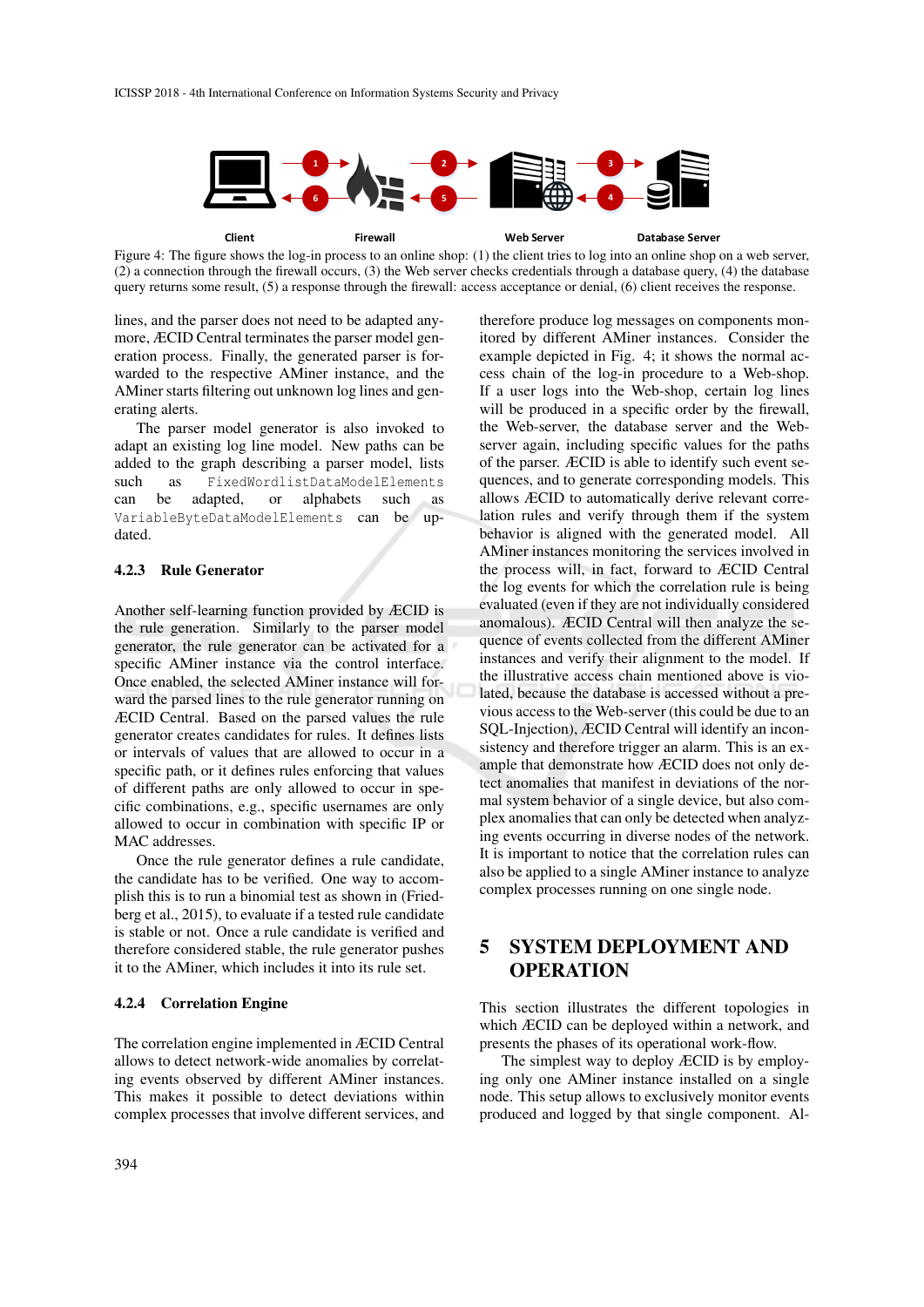

Figure 5: ÆCID Initialization Process.

ternatively, if a log collection mechanism is in place on the node, which acquires log messages from other remote nodes in the network (à la Syslog server), the AMiner can work in a centralized fashion, and analyze events occurring on distributed systems. The drawback of this configuration is that the parser models, as well as the set of rules utilized by the AMiner for the detection of anomalies, are statically defined and need to be manually configured. The lack of an intelligent component (ÆCID central) implies, in fact, that the administrators have to: i) define the parser model describing the structure of the events being logged by the monitored node, and ii) have a thorough understanding of every event (occurring on every monitored node) that is to be consider legitimate, and instantiate a corresponding set of withelisting rules. This solution is applicable in case of small-scale systems, whose computational power is not sufficient to run ÆCID central, which perform highly recurrent operations, and are therefore simple to characterize manually.

If the infrastructure to be monitored comprises a large number of distributed nodes, with little resources and small computational power at their disposal, ÆCID can be deployed following a star topology. In this setup, an AMiner instance is installed on every distributed node, while a more powerful node hosts ÆCID Central. Every AMiner is connected to ÆCID Central and exchanges with it information regarding parsed lines and discovered anomalies.

Figure 5 illustrates the three stages required to initialize the ÆCID system when deployed in this topology. When the AMiner instances are installed

for the first time on the nodes, they are not able to parse any of the log lines generated on the node, because no parser model is defined yet; thus, they forward every unparsed line to ÆCID Central, which learns the structure of the log messages received from each node and automatically builds a dedicated parser model for each service generating logs on each node. Along with the parser models, ÆCID Central builds the behavioral model of the services running on every connected node, and generates a corresponding set of white-listing rules per node, which describe the model, i.e., the normal behavior.

In the second step, ÆCID Central forwards the derived parser models and rule-sets to the respective AMiner instances; now the AMiner instances can follow the received parser models, analyze the incoming log messages and identify any suspicious event by checking the adherence to the obtained rules.

The third step represents the fully operational system; the AMiner instances continue sending any unparsed log line to ÆCID Central for further inspection, and receive from ÆCID Central updates on the enabled parser models and set of rules. If correlation rules are defined, ÆCID Central (through its correlation engine) analyzes the relevant log messages interacting with the involved AMiner instances, as described in the previous section.

Whenever an anomaly is revealed, the AMiner instance generates a notification report and, if necessary, sends it by email to a pre-configured list of recipients. Alerts and alarms are also reported to ÆCID Central, where they can be aggregated and visualized.

Finally, in case sufficient resources and computa-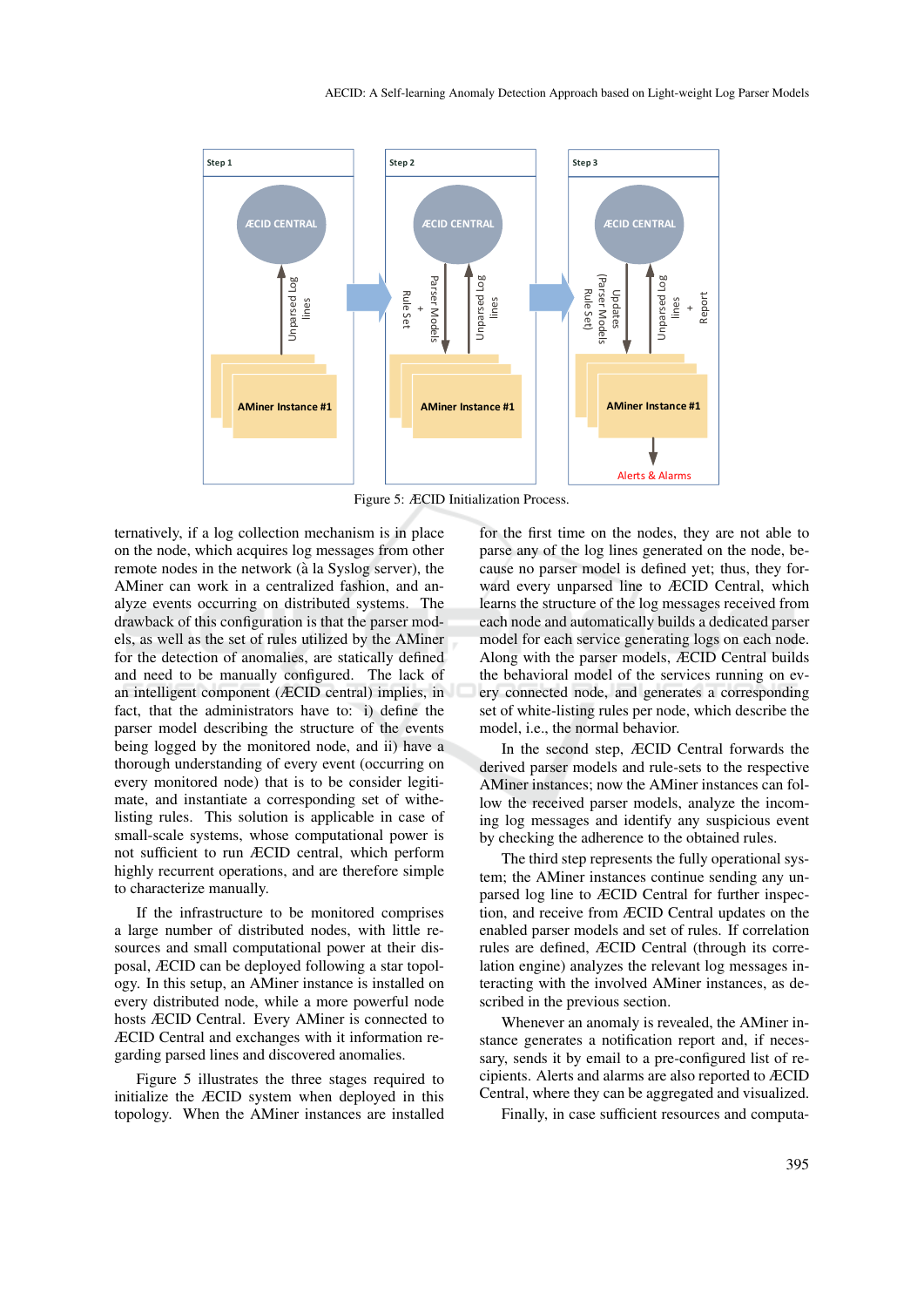tional power are available on a single node, ÆCID can be deployed in its full-fledged setup on a standalone machine. In this scenario, ÆCID Central and the AMiner instance operate on the same node. The advantage of this topology, compared to the first one, lies in the fact that the administrators do not need to manually determine the parser models nor to define the set of rules, because ÆCID Central automatically generates them following the three-step approach described above and depicted in Figure 5.

### 6 APPLICATION SCENARIOS

The multi-layer light-weight detection approach presented in this paper introduces a number of benefits that make its adoption attractive for a series of application scenarios. This section explores some of the most promising use cases, in which the employment of ÆCID, stand-alone or in conjunction with other security solutions, would be highly advantageous.

As extensively illustrated in the previous sections, ÆCID can be adopted to analyze events logged by systems running on different layers of the OSI model. If applied on network traffic information, ÆCID can identify and keep track of the communications established between different systems in the network, and perform a *network interaction graph analysis*. Observing which network nodes interact with each-other at which frequency, would allow ÆCID to build a "communication-behavior" model, and to promptly identify any divergence from such a model, which could indicate internal or external malicious attempts to access network systems.

Similarly, ÆCID could be employed to analyze events recorded on the application layer, particularly when users authenticate on the numerous services deployed in an enterprise network. *Authentication interaction graph analysis* can be performed using ÆCID, to monitor which users authenticate on which services with which frequency. The "authentication-behavior" model established by ÆCID in this scenario would allow to reveal any unusual authentication attempt, pinpointing potential intrusions, illegitimate access to critical resources, or erroneous authentication.

Moreover, ÆCID could serve as additional security layer, besides signature-based and other blacklisting solutions, such as firewalls. In this setup ÆCID would improve the overall detection capability by allowing the identification of previously unknown threats, and the verification of suspicious triggered alerts. The false positive rate (FPR) as well as the number of false negatives (FN) would decrease effectively and a higher level of security would be

achieved. The alarms triggered by ÆCID could then be fed into a Security Information and Event Management (SIEM) system, which would correlate them with the events generated by other sensors.

A further promising application area is CPS. CPS of the future will be the backbone of *Industry 4.0*, and will operate following a self-adaptation paradigm, which foresees that the components of a system are capable of configuring, protecting and healing themselves when certain internal and/or external conditions demand to (Musil et al., 2017). The process of self-adaptation follows four principal phases: *monitor*, *analysis*, *plan*, *execute*. Critical events, observed in the systems (in the monitor phase) and opportunely examined (in the analysis phase), would trigger specific changes in the system configuration (through the execute phase), which would follow suitable adaptation policies (evaluated in the plan phase). In the context of ICT security this approach could allow CPS being targeted by security threats to timely identify the indicators of an attack and swiftly react to contain its effects, reducing its impact. In this scenario, employing ÆCID in the monitoring and analysis phase, would be an asset. Thanks to their light-weight nature, AMiner instances could be installed on numerous low-power components deployed across the CPS, which would not be able to run any traditional IDS. By recording system events they would allow to have an accurate and comprehensive overview of the security situation of the entire CPS in real-time. The anomalies identified by ÆCID Central would then be evaluated and, in line with predefined security policies, trigger configuration changes in the monitored CPS, that would contain the effect of the detected threat.

Finally, the system behavior model built by ÆCID Central, makes it possible for ÆCID to identify critical security events previously unseen, which may potentially indicate the occurrence of a *zero-day* attack. Integrating ÆCID with a threat intelligence (TI) management system would allow security operation centers to greatly improve their incident handling capability. Indicators of compromise (IoC), obtained by inspecting the anomalies revealed by ÆCID, could in fact be combined and correlated with the intelligence gathered from multiple data sources by TI management solutions (such as the tool proposed in (Settanni et al., 2017)). This correlation is fundamental to interpret the IoCs, confirm the occurrence of an attack, and identify possible mitigation strategies. Additionally, this integrated framework would allow to dynamically reconfigure any deployed monitoring system in order to center their focus towards those critical assets vulnerable to the discovered threat. Eventually,